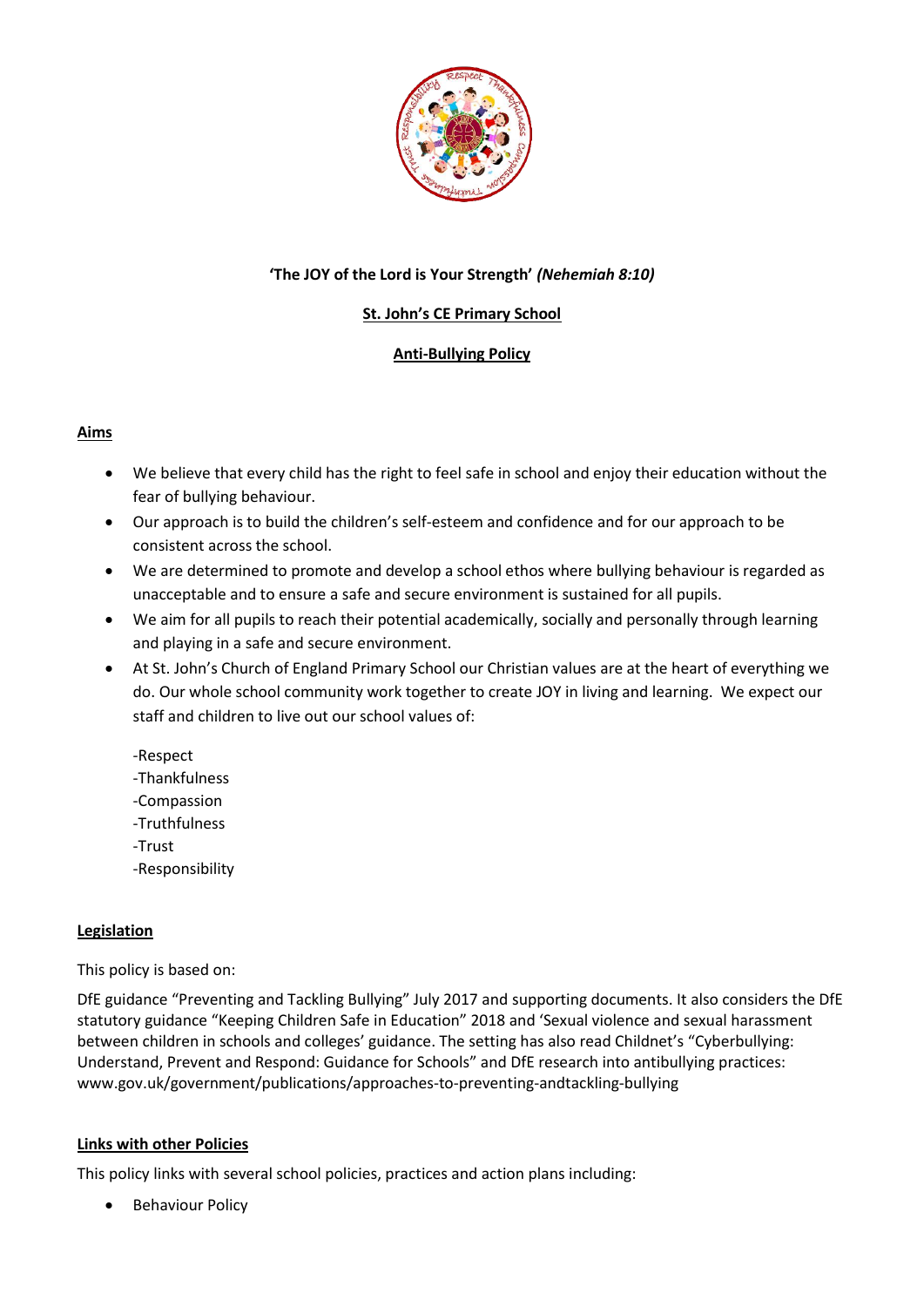- Complaints policy
- Child protection and Safeguarding Policy
- Online safety and Acceptable Use Policies (AUP) o
- Curriculum policies, such as: PSHE, citizenship and computing o
- Mobile phone and social media policies

### **Equality Statement**

We believe that equality at our school should permeate all aspects of school life and is the responsibility of every member of the school and wider community. Every member of the school community should feel safe, secure, valued and of equal worth. At St. John's C.E. Primary School, equality is a key principle for treating all people the same irrespective of their age, disability, gender reassignment, marriage & civil partnership, pregnancy & maternity, race, religion or belief, sex, sexual orientation (Equality Act 2010). Within our Christian school, this policy fully supports our duty and actively looks for ways to strengthen this fundamental aspect of school life.

### **Definition of Bullying**

Bullying is "Behaviour by an individual or a group, usually repeated over time that intentionally hurts another individual either physically or emotionally". (DfE "Preventing and Tackling Bullying", March 2014)

Bullying can include: name calling, taunting, mocking, making offensive comments; kicking; hitting; taking belongings; producing offensive graffiti; gossiping; excluding people from groups and spreading hurtful and untruthful rumours. This includes the same inappropriate and harmful behaviours expressed via digital devices (cyberbullying) such as the sending of inappropriate messages by phone, text, Instant Messenger, through websites and social media sites and apps, and sending offensive or degrading images by mobile phone or via the internet.

Forms of bullying covered by this Policy Bullying can happen to anyone. This policy covers all types of bullying including:

- Bullying related to race, religion or culture.
- Bullying related to SEND (Special Educational Needs or Disability).
- Bullying related to appearance or physical/mental health conditions.
- Bullying related to sexual orientation (homophobic bullying).
- Bullying of young carers, children in care or otherwise related to home circumstances.
- Sexist, sexual and transphobic bullying.
- Bullying via technology –"cyberbullying"

All instances of bullying are treated very seriously and are officially recorded in the school's electronic Child Protection Online Management System (CPOMS). Instances of bullying are reported to the Governing Body by the Head Teacher every term with a review of school procedures if necessary.

#### **Our school community:**

- Discusses, monitors and reviews our anti-bullying policy and practice on a regular basis
- Supports all staff to promote positive relationships to prevent bullying and will intervene by identifying and tackling bullying behaviour appropriately and promptly.
- Ensures that pupils are aware that all bullying concerns will be dealt with sensitively and effectively; that pupils feel safe to learn; and that pupils abide by the anti-bullying policy.
- Reports back to parents/carers regarding their concerns on bullying and deals promptly with complaints. Parents/ carers in turn work with the school to uphold the anti-bullying policy.
- Seeks to learn from good anti-bullying practice elsewhere and utilises support from the Local Authority and other relevant organisations when appropriate.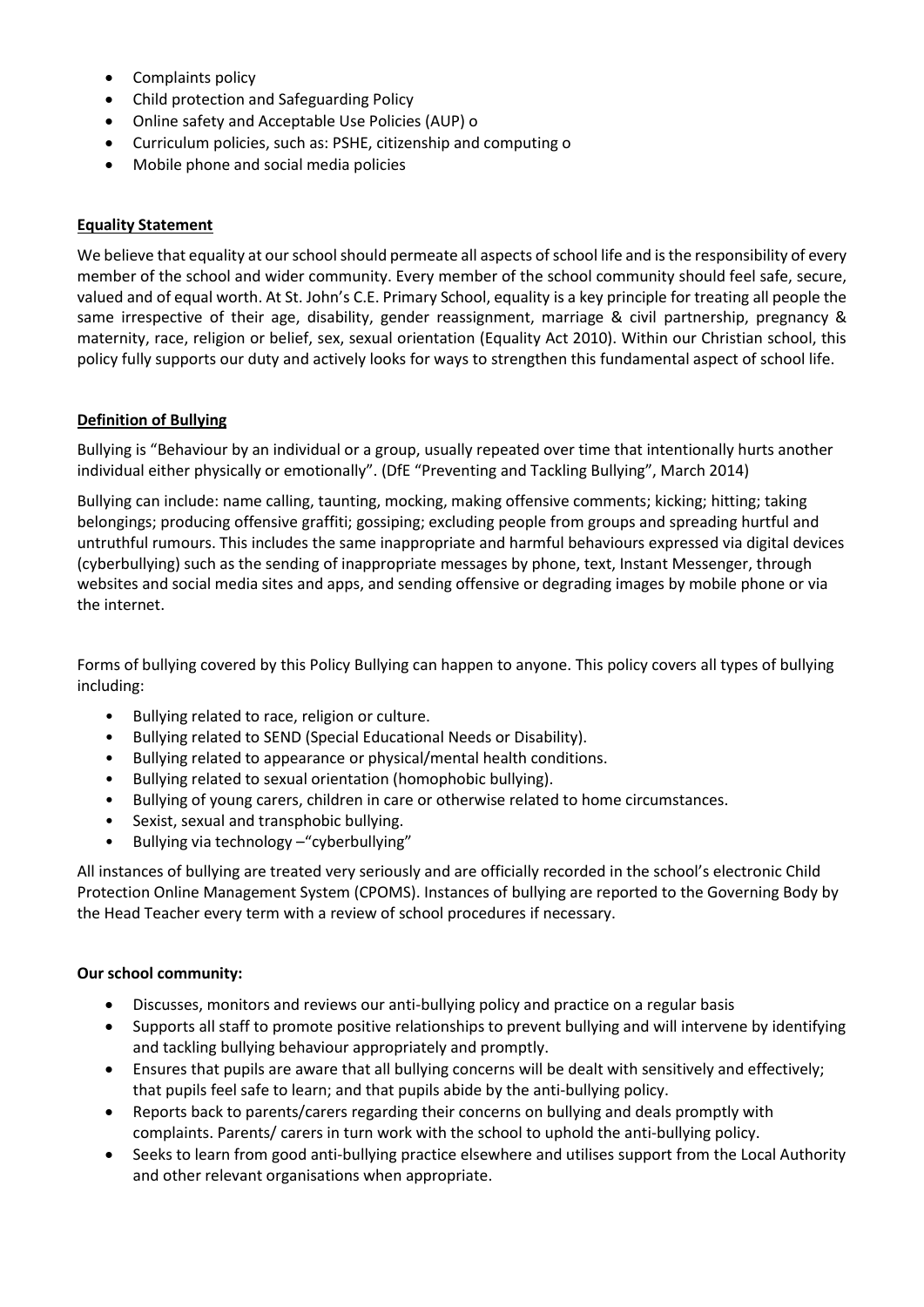# **Responding to bullying**

The following steps may be taken when dealing with all incidents of bullying reported to the school:

- If bullying is suspected or reported, the incident will be dealt with immediately by the member of staff who has been approached or witnessed the concern.
- The school will provide appropriate support for the person being bullied making sure they are not at risk of immediate harm and will involve them in any decision making, as appropriate.
- The Headteacher/Deputy Headteacher/Designated Safeguarding Lead (DSL) or another member of leadership staff will interview all parties involved.
- The DSL will be informed of all bullying issues where there are safeguarding concerns.
- The school will speak with and inform other staff members, where appropriate.
- The school will ensure parents/carers are kept informed about the concern and action taken, as appropriate and in line with child protection and confidentially policies.
- Sanctions, as identified within our school behaviour policy, and support will be implemented in consultation with all parties concerned.
- If necessary, other agencies may be consulted or involved, such as the police, if a criminal offence has been committed, or other local services including early help or children's social care, if a child is felt to be at risk of significant harm.
- Where the bullying of or by pupils takes place off school site or outside of normal school hours (including cyberbullying), the school will ensure that the concern is fully investigated. If required, the DSL will collaborate with other schools. Appropriate action will be taken, including providing support and implementing sanctions in school in accordance with this policy and the school's behaviour policy.
- A clear and precise account of bullying incidents will be recorded by the school in accordance with existing procedures. This will include recording appropriate details regarding decisions and action taken.

# **Cyberbullying**

When responding to cyberbullying concerns, the school will:

- Act as soon as an incident has been reported or identified.
- Provide appropriate support for the person who has been cyberbullied and work with the person who has carried out the bullying to ensure that it does not happen again.
- Encourage the person being bullied to keep any evidence (screenshots) of the bullying activity to assist any investigation.
- Take all available steps where possible to identify the person responsible. This may include: looking at use of the school systems;
	- identifying and interviewing possible witnesses;
	- Contacting the service provider and the police, if necessary.
- Work with the individuals and online service providers to prevent the incident from spreading and assist in removing offensive or upsetting material from circulation.
- This may include:

- Support reports to a service provider to remove content if those involved are unable to be identified or if those involved refuse to or are unable to delete content.

- Confiscating and searching pupils' electronic devices, such as mobile phones, in accordance with the law and the school searching and confiscation policy. (We will access the DfE 'Searching, screening and confiscation at school' and Childnet cyberbullying guidance to ensure that the schools powers are used proportionately and lawfully)

-Requesting the deletion of locally-held content and content posted online if they contravene school behavioural policies.

- Ensure that sanctions are applied to the person responsible for the cyberbullying; the school will take steps to change the attitude and behaviour of the bully, as well as ensuring access to any additional help that they may need.
- Inform the police if a criminal offence has been committed.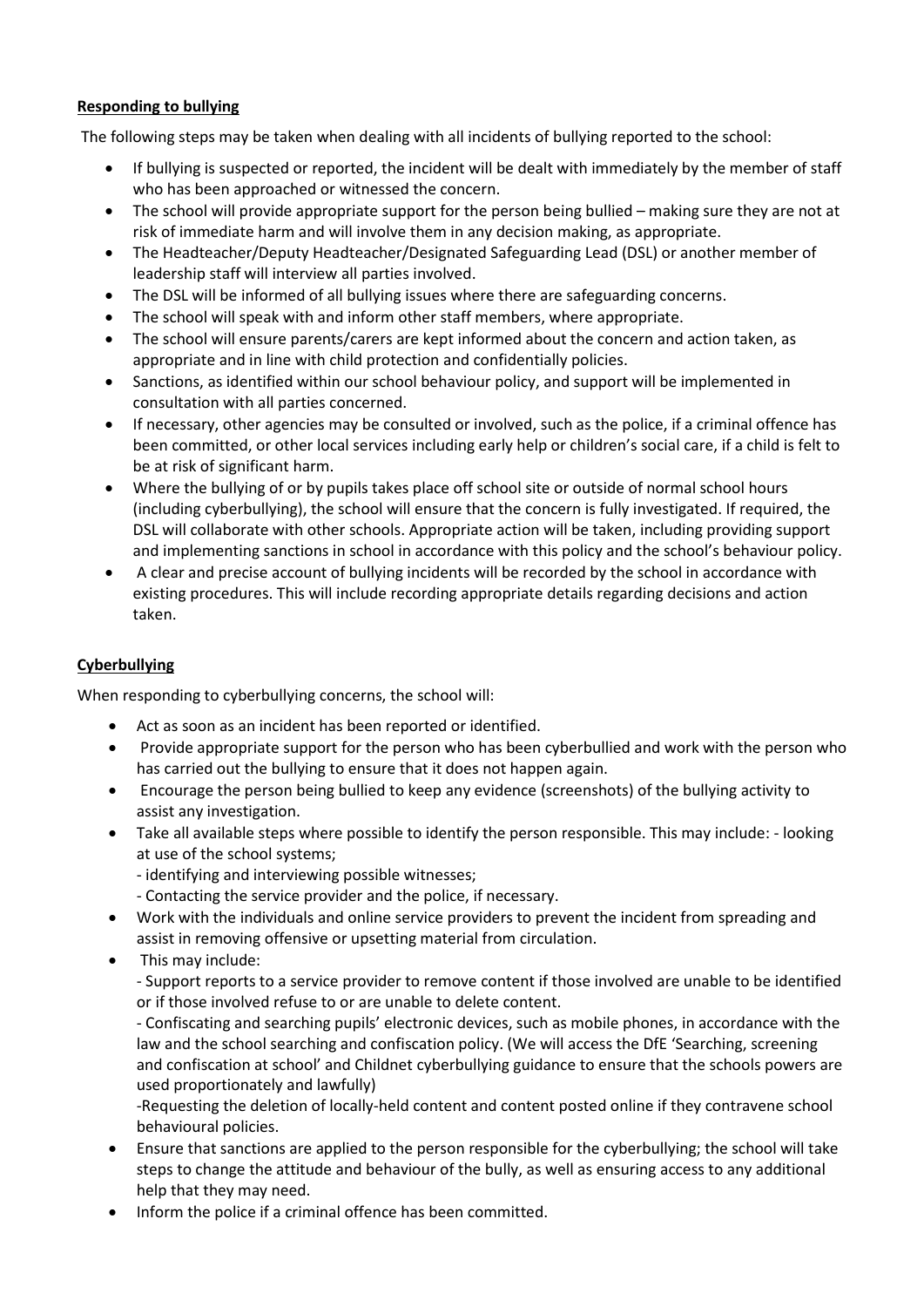- Provide information to staff and pupils regarding steps they can take to protect themselves online. This may include:
	- advising those targeted not to retaliate or reply;
	- providing advice on blocking or removing people from contact lists;

- helping those involved to think carefully about what private information they may have in the public domain.

### **Supporting pupils**

### **Pupils who have been bullied will be supported by:**

- Reassuring the pupil and providing continuous pastoral support.
- Offering an immediate opportunity to discuss the experience with their teacher, the designated safeguarding lead, or a member of staff of their choice.
- Being advised to keep a record of the bullying as evidence and discuss how respond to concerns and build resilience as appropriate.
- Working towards restoring self-esteem and confidence.
- Providing ongoing support; this may include: working and speaking with staff, offering formal counselling, engaging with parents and carers.
- Where necessary, working with the wider community and local/national organisations to provide further or specialist advice and guidance; this could include support through Early Help or Specialist Children's Services, or support through Children and Adult's Mental Health Service (CAMHS)

# **Pupils who have perpetrated bullying will be helped by:**

- Discussing what happened, establishing the concern and the need to change.
- Informing parents/carers to help change the attitude and behaviour of the child.
- Providing appropriate education and support regarding their behaviour or actions.
- If online, requesting that content be removed and reporting accounts/content to service provider.
- Sanctioning, in line with school behaviour/discipline policy; this may include official warnings, removal of privileges (including online access when encountering cyberbullying concerns), and fixed-term or permanent exclusions.
- Where necessary, working with the wider community and local/national organisations to provide further or specialist advice and guidance; this may include involvement from the Police or referrals to Early Help, Specialist Children's Services, or Children and Adult's Mental Health Service (CAMHS)

#### **Pupils who have perpetrated bullying will be helped by:**

- Discussing what happened, establishing the concern and the need to change.
- Informing parents/carers to help change the attitude and behaviour of the child.
- Providing appropriate education and support regarding their behaviour or actions.
- If online, requesting that content be removed and reporting accounts/content to service provider.
- Sanctioning, in line with school behavior policy and may include the removal of online access
- Where necessary, working with the wider community and local/national organisations to provide further or specialist advice and guidance; this may include involvement from the Police or referrals to Early Help, Specialist Children's Services, or the Children and Young People's Mental Health Service

#### **Supporting adults**

 Our school takes measures to prevent and tackle bullying among pupils; however, it is equally important to recognise that bullying of adults, including staff and parents, whether by pupils, parents or other staff members, is unacceptable.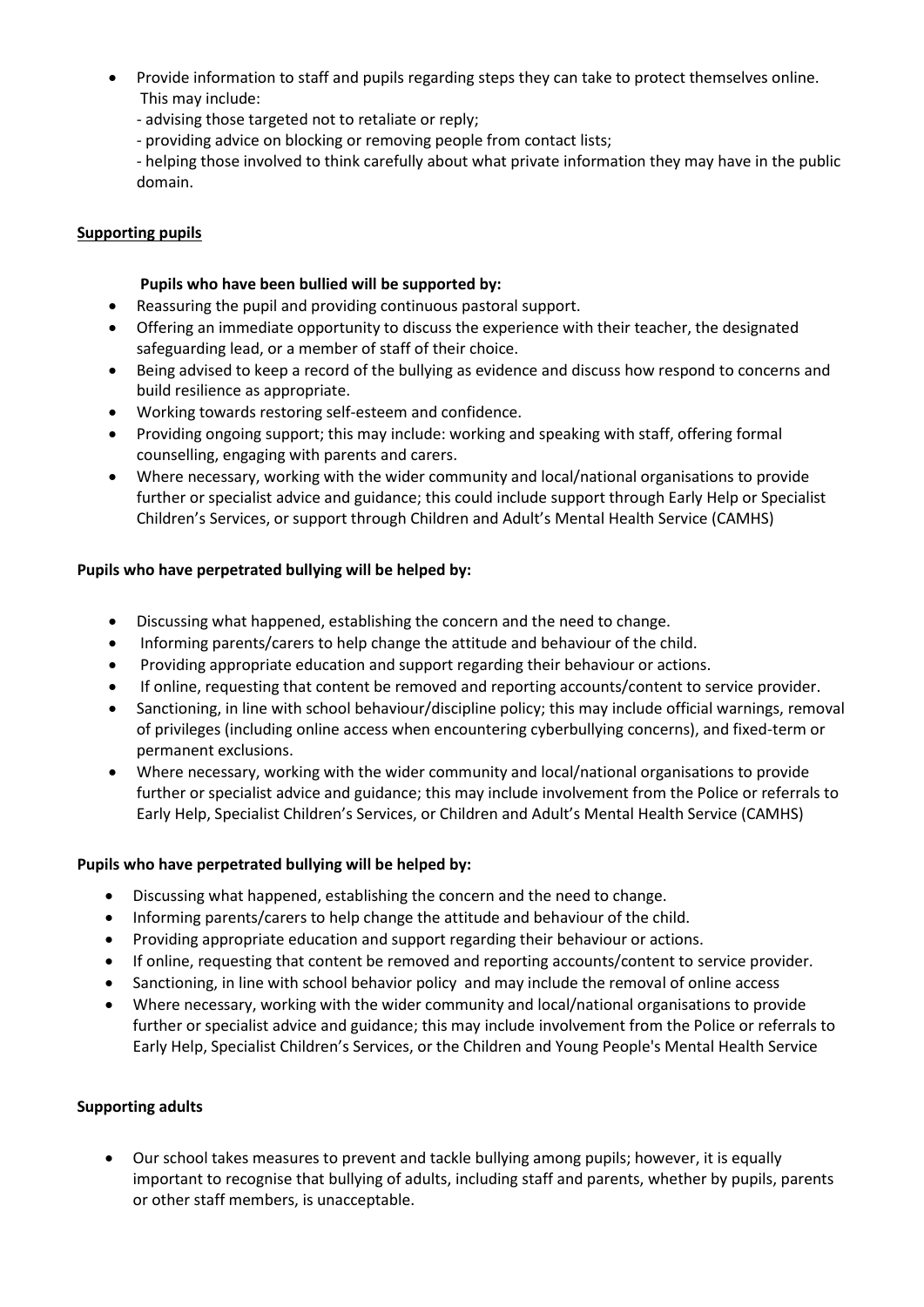### **Adults who have been bullied or affected will be supported by:**

- Offering an immediate opportunity to discuss the concern with the designated safeguarding lead, a senior member of staff and/or the Headteacher.
- Advising them to keep a record of the bullying as evidence and discuss how to respond to concerns and build resilience, as appropriate.
- Where the bullying takes place off school site or outside of normal school hours (including online), the school will still investigate the concern and ensure that appropriate action is taken in accordance with our behaviour policy.
- Reporting offensive or upsetting content and/or accounts to the service provider, where the bullying has occurred online.
- Reassuring and offering appropriate support.
- Working with the wider community and local/national organisations to provide further or specialist advice and guidance.

# **Adults who have perpetrated the bullying will be helped by:**

- Discussing what happened with a senior member of staff and/or the Headteacher to establish the concern.
- Establishing whether a legitimate grievance or concern has been raised and signposting to the school's official complaints procedures.
- If online, requesting that content be removed.
- Instigating disciplinary, civil or legal action as appropriate or required.
- Specific guidance is available for leaders regarding dealing with complaints made on social networking sites[: www.kelsi.org.uk/child-protection-and-safeguarding/esafety](http://www.kelsi.org.uk/child-protection-and-safeguarding/esafety)

# **Preventing bullying**

# **The Environment**

# **The whole school community will:**

- Create and support an inclusive environment which promotes a culture of mutual respect, consideration and care for others, which will be upheld by all.
- Recognise that bullying can be perpetrated or experienced by any member of the community, including adults and children (peer on peer abuse).
- Recognises the potential for children with SEN and disabilities to be disproportionally impacted by bullying and will implement additional pastoral support as required.
- Openly discuss differences between people that could motivate bullying, such as: children with different family situations, such as looked after children or those with caring responsibilities, religion, ethnicity, disability, gender, sexuality or appearance related difference.
- Challenge practice and language (including 'banter') which does not uphold the school values of tolerance, non-discrimination and respect towards others.
- Be encouraged to use technology, especially mobile phones and social media, positively and responsibly.
- Work with staff, the wider community and outside agencies to prevent and tackle concerns including all forms of prejudice-driven bullying.
- Actively create "safe spaces" for vulnerable children and young people.
- Celebrate success and achievements to promote and build a positive school ethos.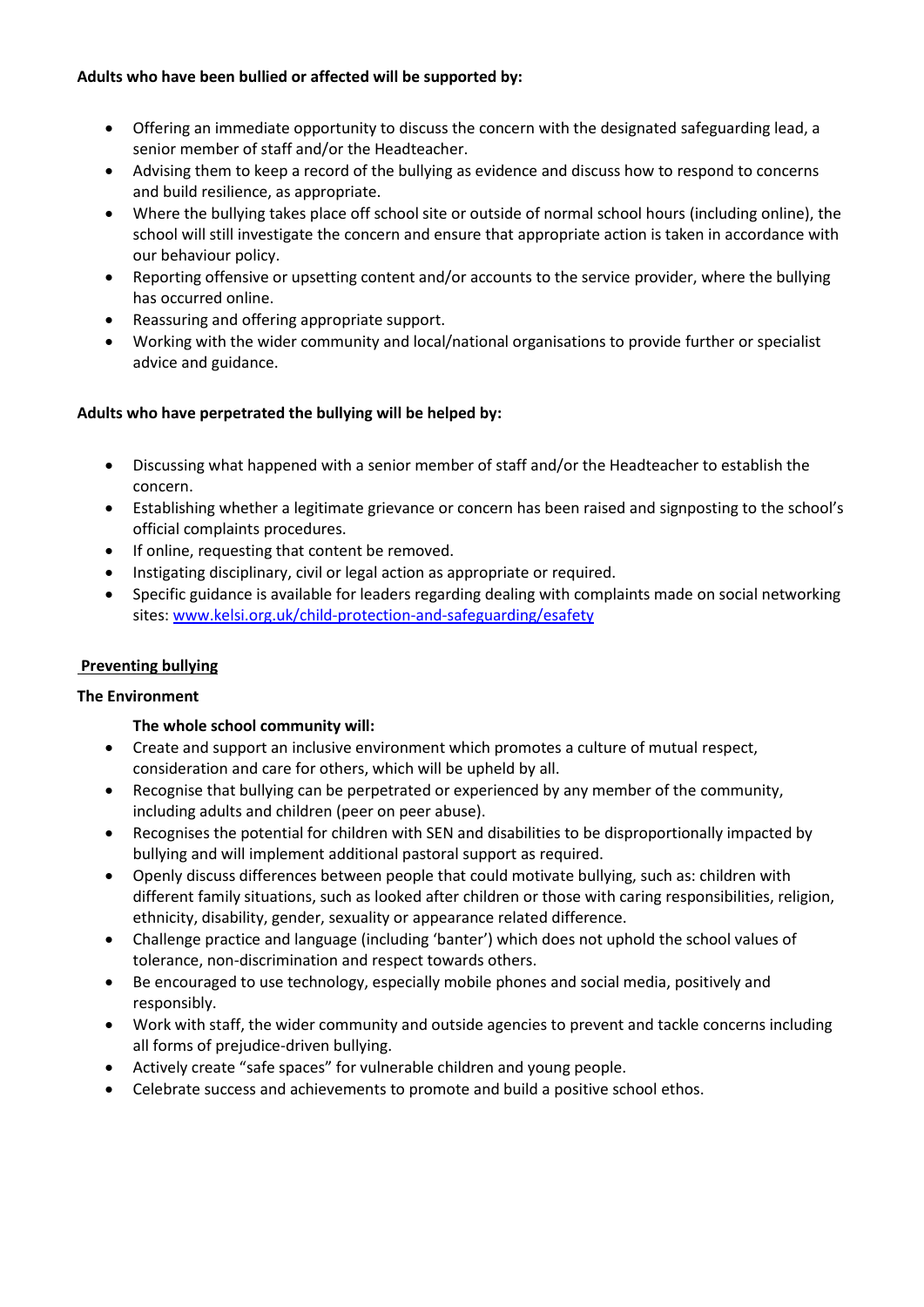# **Policy and Support**

### **The whole school community will:**

- Provide a range of approaches for pupils, staff and parents/carers to access support and report concerns.
- Regularly update and evaluate our practice to consider the developments of technology and provide up-to-date advice and education to all members of the community regarding positive online behaviour.
- Take appropriate, proportionate and reasonable action, in line with existing school policies, for any bullying bought to the schools' attention, which involves or effects pupils, even when they are not on school premises; for example, when using school transport or online, etc.
- Implement appropriate disciplinary sanctions; the consequences of bullying will reflect the seriousness of the incident, so that others see that bullying is unacceptable.
- Use a variety of techniques to resolve the issues between those who bully, and those who have been bullied.

# **Education and Training**

# **The school community will:**

- Train all staff, including: teaching staff, support staff (e.g. administration staff, lunchtime support staff and site support staff) and pastoral staff, to identify all forms of bullying and take appropriate action, following our school's policy and procedures, including recording and reporting incidents.
- Consider a range of opportunities and approaches for addressing bullying throughout the curriculum and other activities, such as: through displays, assemblies, peer support, the school/student council, etc.
- Collaborate with other local educational settings as appropriate, and during key times of the year, for example during transition.
- Ensure anti-bullying has a high profile throughout the year, reinforced through key opportunities such as anti-bullying week
- Provide systematic opportunities to develop pupils' social and emotional skills, including building their resilience and self-esteem.

# **Involvement of pupils**

**We will:**

- Involve pupils in policy writing and decision making, to ensure that they understand the school's approach and are clear about the part they play in preventing bullying.
- Regularly canvas children and young people's views on the extent and nature of bullying.
- Ensure that all pupils know how to express worries and anxieties about bullying.
- Ensure that all pupils are aware of the range of sanctions which may be applied against those engaging in bullying.
- Involve pupils in anti-bullying campaigns in schools and embedded messages in the wider school curriculum.
- Utilise pupil voice in providing pupil led education and support
- Publicise the details of internal support, as well as external helplines and websites.
- Offer support to pupils who have been bullied and to those who are bullying to address the problems they have.

# **Involvement and liaison with parents and carers**

**We will:**

 Take steps to involve parents and carers to ensure they are aware that the school does not tolerate any form of bullying.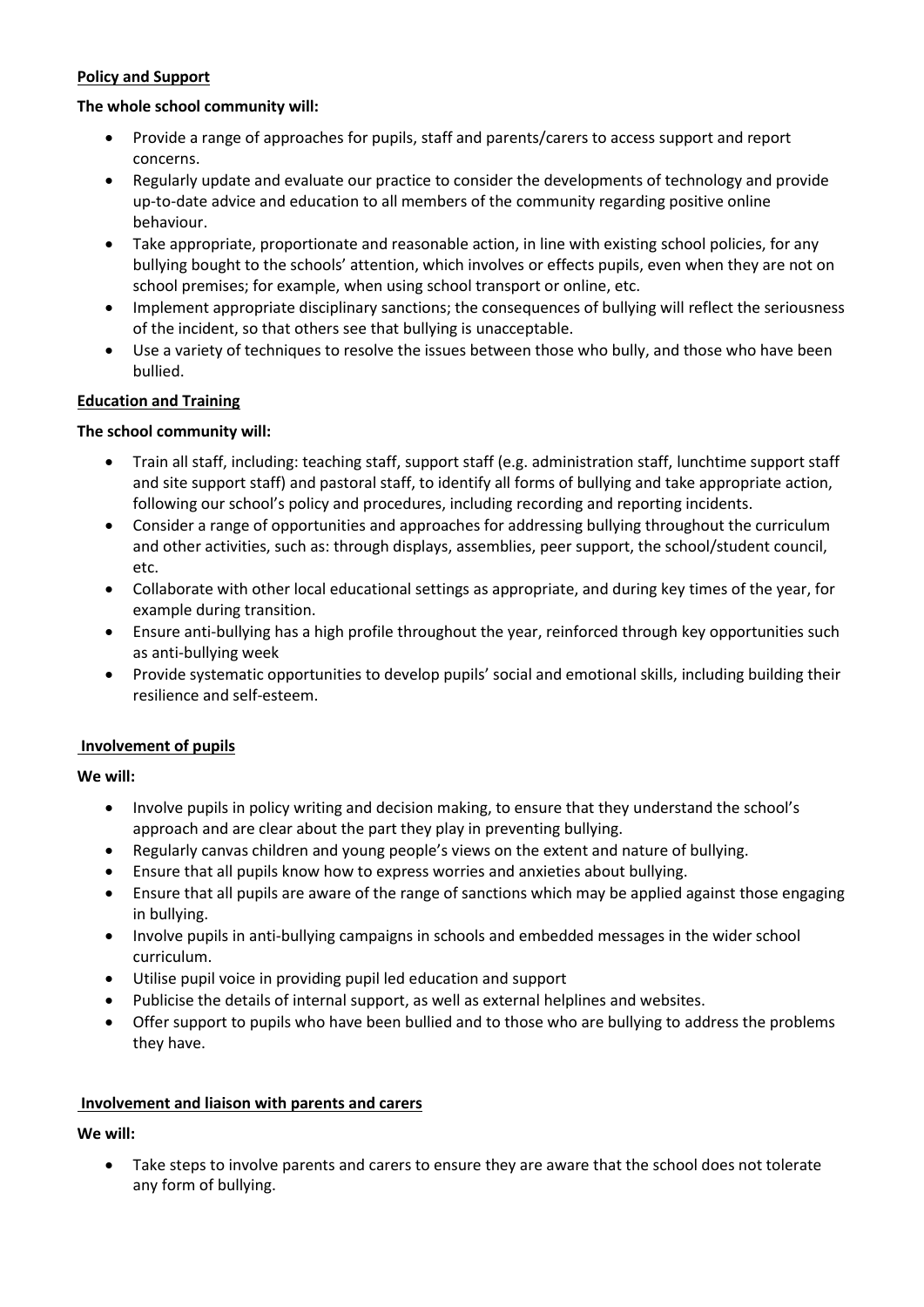- Make sure that key information about bullying (including policies and named points of contact) is available to parents/carers in a variety of formats, including via the school website
- Ensure all parents/carers know who to contact if they are worried about bullying and where to access independent advice.
- Work with all parents/carers and the local community to address issues beyond the school gates that give rise to bullying.
- Ensure that parents work with the school to role model positive behaviour for pupils, both on and offline.
- Ensure all parents/carers know about our complaints procedure and how to use it effectively, to raise concerns in an appropriate manner.

### **Monitoring and review: putting policy into practice**

- The school will ensure that they regularly monitor and evaluate mechanisms to ensure that the policy is being consistently applied.
- Any issues identified will be incorporated into the school's action planning.
- The Headteacher will be informed of bullying concerns, as appropriate.
- The named Governor for bullying will report on a regular basis to the governing body on incidents of bullying, including outcomes.

#### **Useful links and supporting organisations**

- Anti-Bullying Alliance: www.anti-bullyingalliance.org.uk
- Childline: www.childline.org.uk
- Family Lives: www.familylives.org.uk
- Kidscape: www.kidscape.org.uk
- MindEd: www.minded.org.uk
- NSPCC: www.nspcc.org.uk
- The BIG Award: www.bullyinginterventiongroup.co.uk/index.php
- PSHE Association: www.pshe-association.org.uk
- Restorative Justice Council: www.restorativejustice.org.uk
- The Diana Award: www.diana-award.org.uk
- Victim Support: www.victimsupport.org.uk
- Young Minds: www.youngminds.org.uk
- Young Carers: www.youngcarers.net
- The Restorative Justice Council: www.restorativejustice.org.uk/restorative-practiceschools

#### **SEND**

- Changing Faces: www.changingfaces.org.uk
- Mencap: www.mencap.org.uk
- Anti-Bullying Alliance Cyberbullying and children and young people with SEN and
- disabilities: www.cafamily.org.uk/media/750755/cyberbullying\_and\_send\_-module\_final.pdf 11
- DfE: SEND code of practice: www.gov.uk/government/publications/send-code-ofpractice-0-to-25

#### **Cyberbullying**

- Childnet: www.childnet.com
- Internet Watch Foundation: www.iwf.org.uk
- Think U Know: www.thinkuknow.co.uk
- UK Safer Internet Centre: www.saferinternet.org.uk
- The UK Council for Child Internet Safety (UKCCIS)
- www.gov.uk/government/groups/uk-council-for-child-internet-safety-ukccis
- DfE 'Cyberbullying: advice for headteachers and school staff':
- www.gov.uk/government/publications/preventing-and-tackling-bullying
- DfE 'Advice for parents and carers on cyberbullying':
- [www.gov.uk/government/publications/preventing-and-tackling-bullying](http://www.gov.uk/government/publications/preventing-and-tackling-bullying)